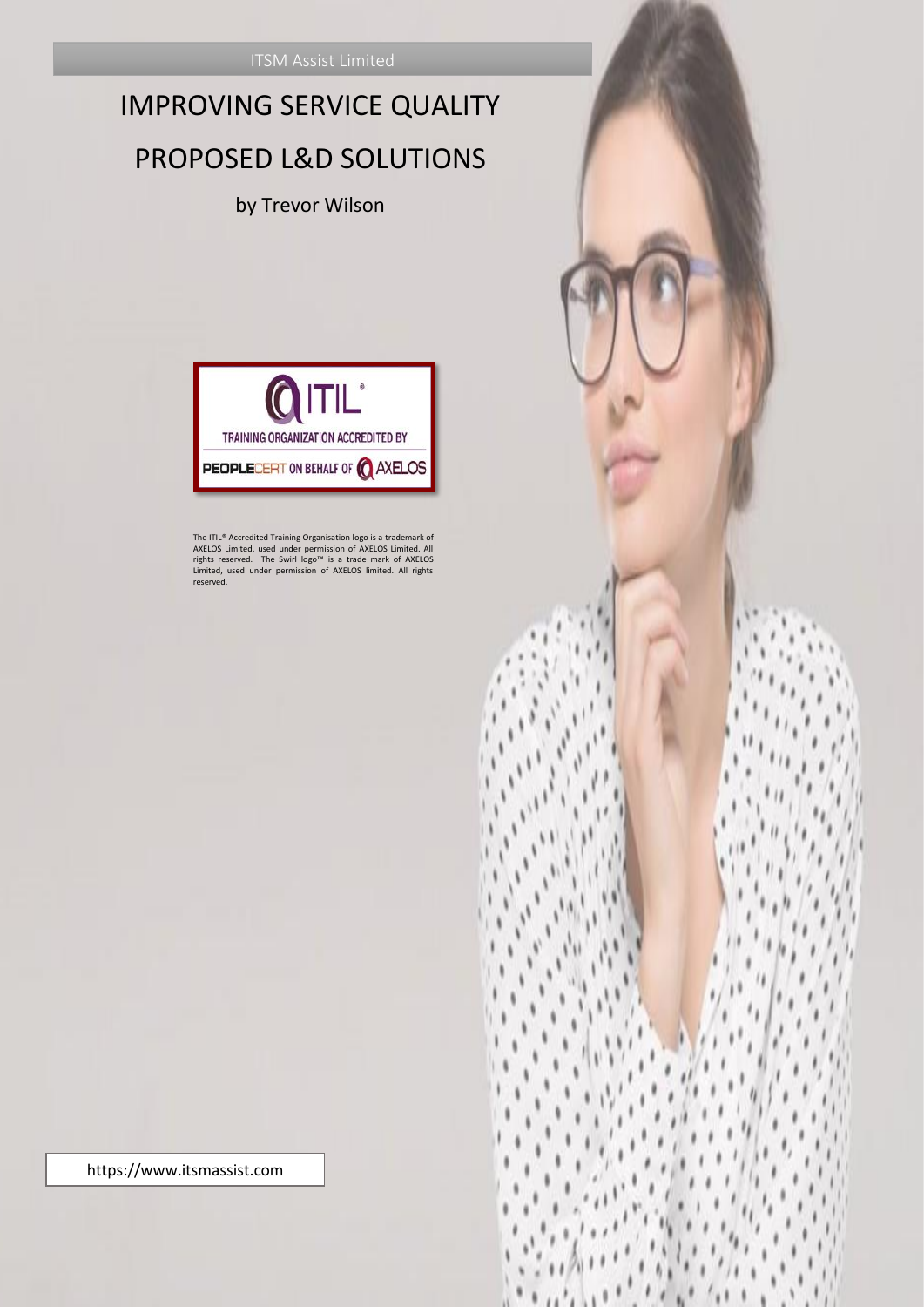# Contents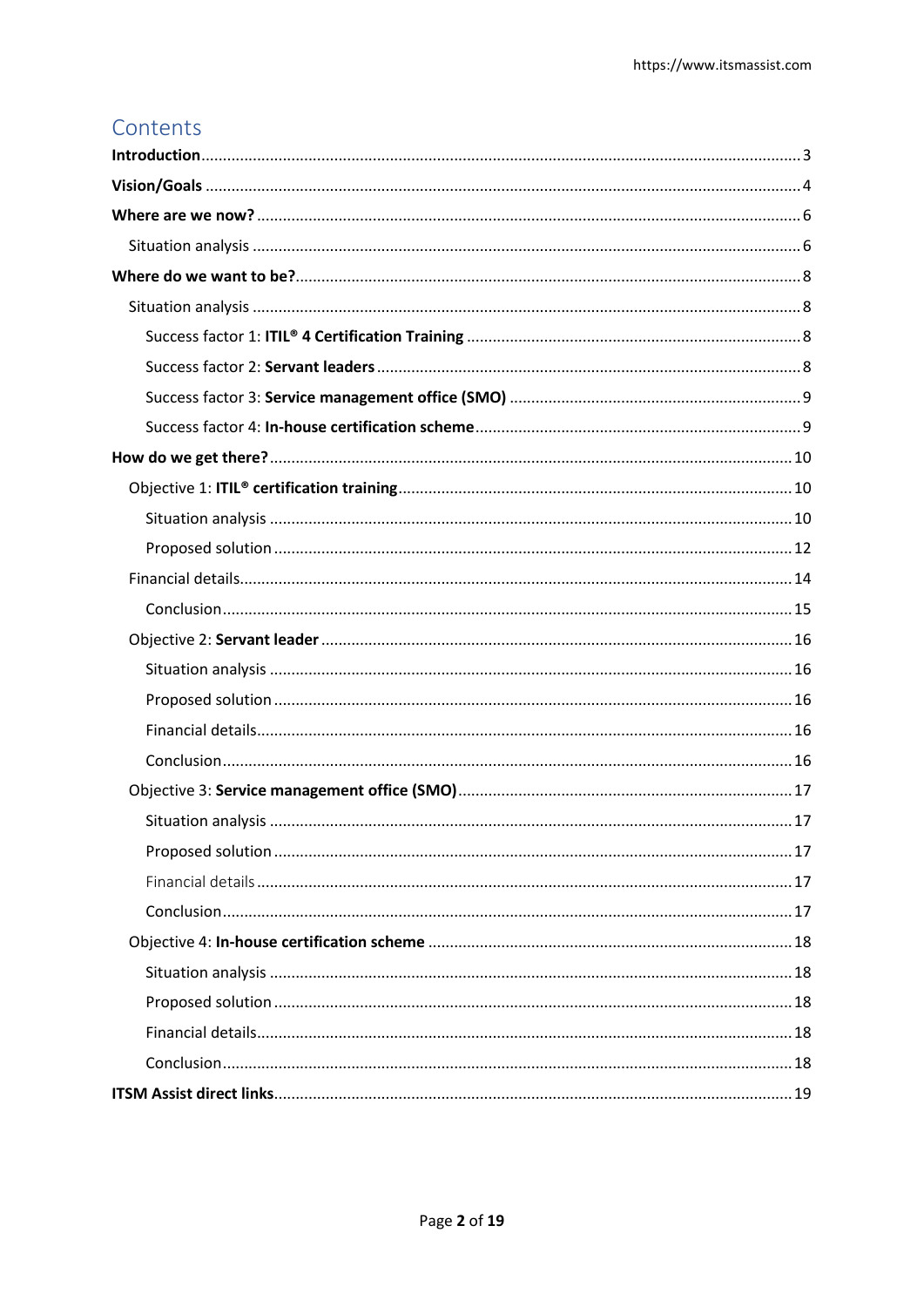# <span id="page-2-0"></span>Introduction

With learning and develoment (L&D) for IT service management (ITSM) in mind, this document proposal focuses on **improving service quality.**

**Firstly,**

- Service quality is paramount to the success and survival of every business organisation therefore, becomes a key component of every business organisation's strategy.
- L&D cannot have a strategy that stands on its own when it is part of business strategy therefore, business strategy flows into L&D strategy.
- ITSM is the fibre of every service that modern business organisations provide today therefore, L&D strategy must flow into ITSM strategy.

**Secondly,** with service quality in mind, this document attempts to help L&D by the way of:

- Improving awareness and appreciation of ITSM concepts.
- Offering approaches to how L&D can help an organisaton implement ITIL® best practice principles without reverting back to old working ways.
- Providing L&D with suggestions to how an organisation can optimise an organisation's resources.

**Thirdly,** This document is comprehensive and proposes genuine solutions based on aspects such as:

- ITIL certification training
- Servant leaders
- Introducing a service management office (SMO)
- Adopting an internal certification scheme
- Managing resistence to such cultural change

This document also incorporates financial details therefore, if this document is to be considered as an actual proposal, it should be acknowledged that the contents of this document may need degrees of customisation and refinment to meet specific requirements, and may be subject to pricing updates.

The solutions proposed within this document have not been taken from the ITIL textbook, albeit many principles and defintions are indeed ITIL based however, this document has been composed by Trevor Wilson (an Axelos®/PropleCert® accredited ITIL trainer, and an experienced IT service manager in the workplace). Those who would like further information, or clarification about the contents of this document can contact Trevor directly at[: twilson@itsmassist.com](mailto:twilson@itsmassist.com)

**Finally,** this document has been divided into sections for ease of reference and understanding.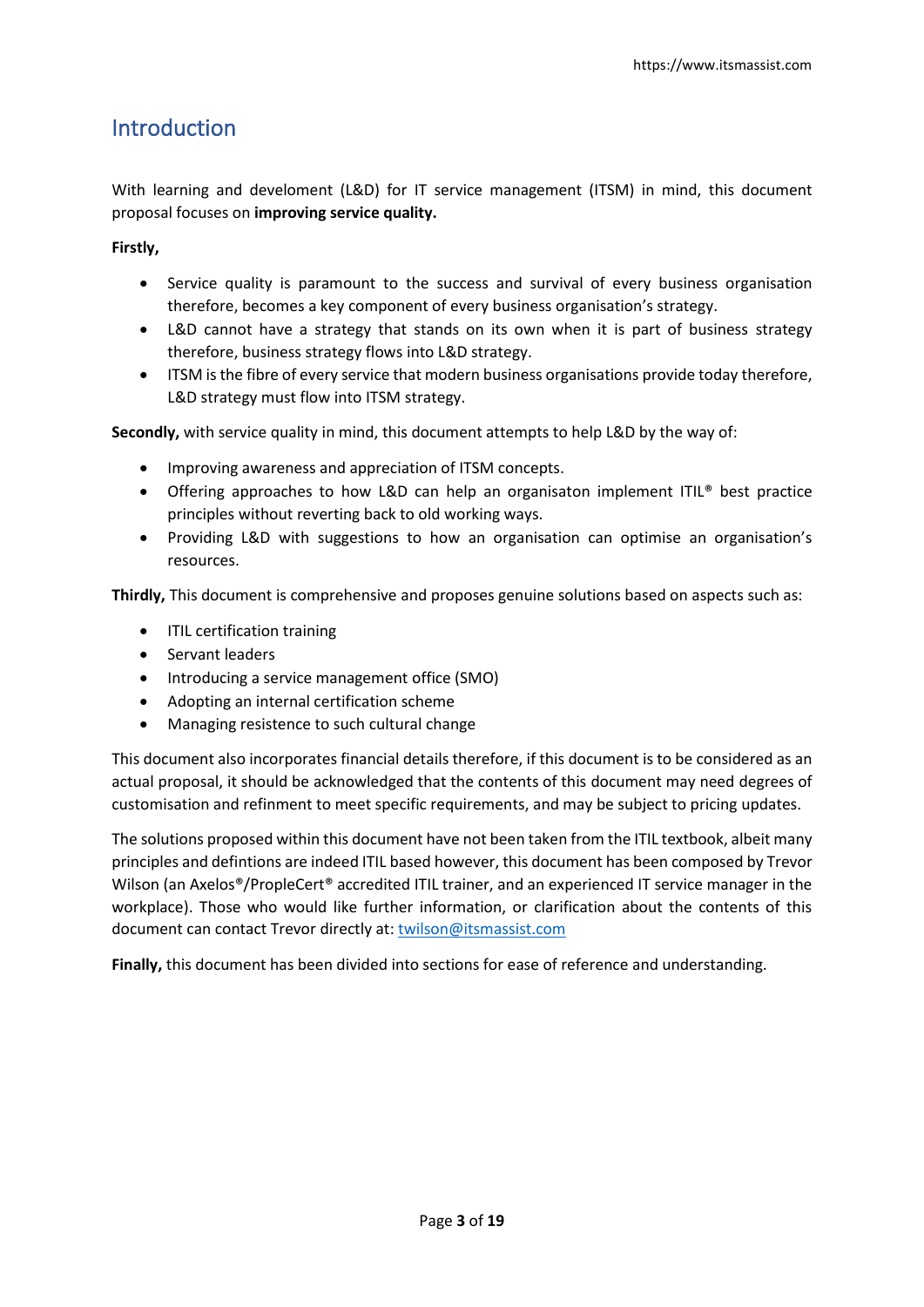# <span id="page-3-0"></span>Vision/Goals

| Vision: | "To provide a portfolio of services that help the business to thrive by enabling all teams<br>to work together effortlessly" |
|---------|------------------------------------------------------------------------------------------------------------------------------|
| Goals:  | To Improve service quality                                                                                                   |
|         | To adopt a service mindset organisation-wide                                                                                 |
|         | To ensure the consumer has total trust in everything we do                                                                   |
|         | To make ITSM more open to audit and measurement                                                                              |

#### **Service quality**

Services are end-to-end' and quality' is defined as consistency.

Achieving high levels of service quality requires a culture of likeminded employees working in collaboration. This means that teams and/or individuals must apply their respective specialisms in collaboration with other teams/individuals (specialisms), not in parts (i.e., with a siloed mindset).

Specialisms represent the various components that make-up a service (i.e., the customer journey endto-end), such as:

- programming
- database design and creation
- networks and infrastructure management
- technical design and restoration
- business analysis
- project management
- risk management
- security management
- and more

Everyone regardless of their specialism should adopt an end-to-end service mindset.

If we are to focus on service flow in terms of efficiency, transparency, integration, modification, improvement, and speed and direction then All specialisms must operate in collaboration as part of the same value stream.

#### **Service mindset**

A service mindset is defined as a component of the organisational culture that defines an organisation's behaviour in service relationships. A service mindset includes the shared values and guiding principles adopted and followed by an organisation.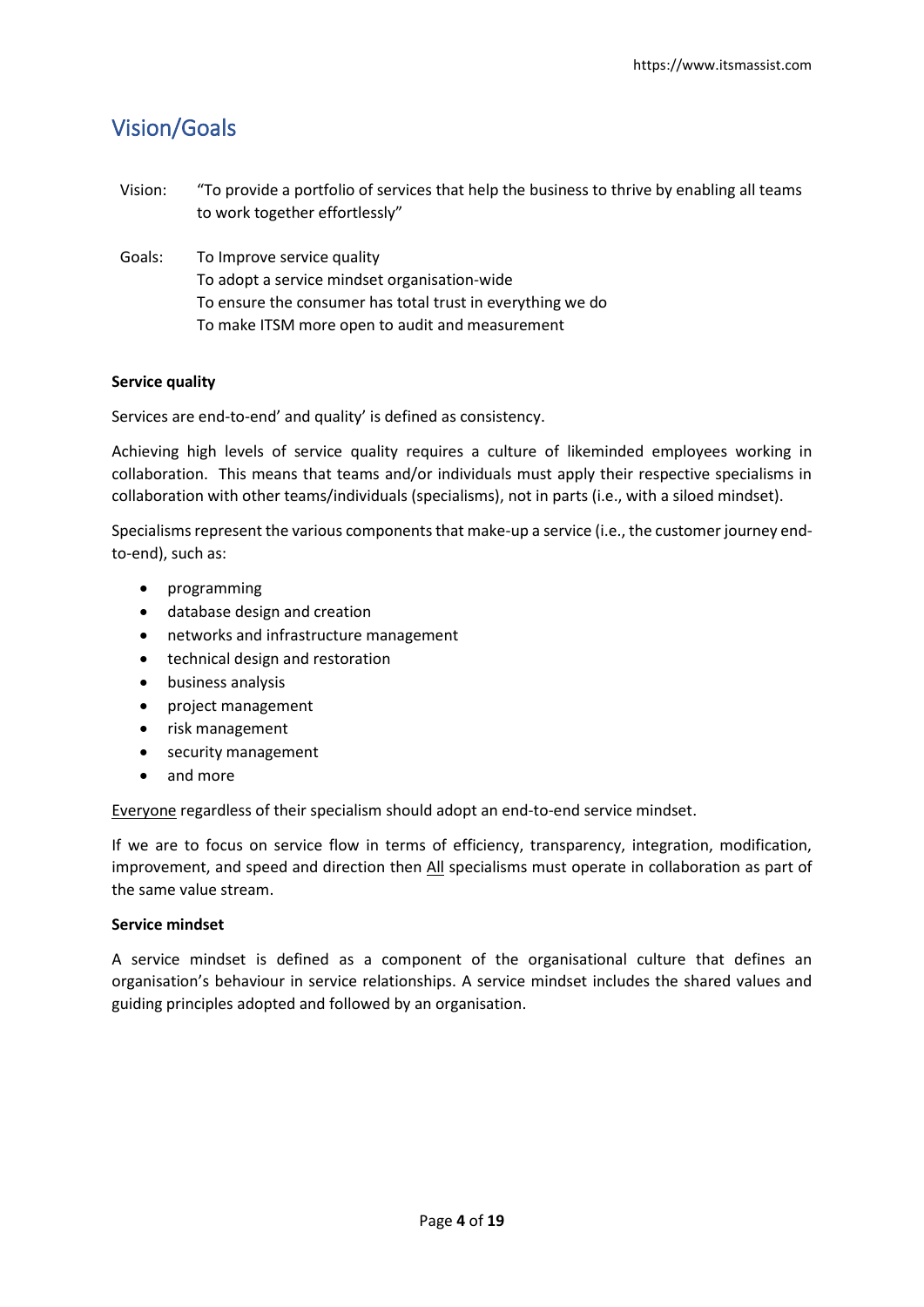#### **Trust**

Gaining trust requires commitment, capability, and consistency (collectively).

#### **Audit and measurement**

Both audit and measurement are dependent on visibility and definition**.** Decisions can only be made on visible data, if we cannot define something then we cannot control it, and if we cannot control something then we cannot measure it!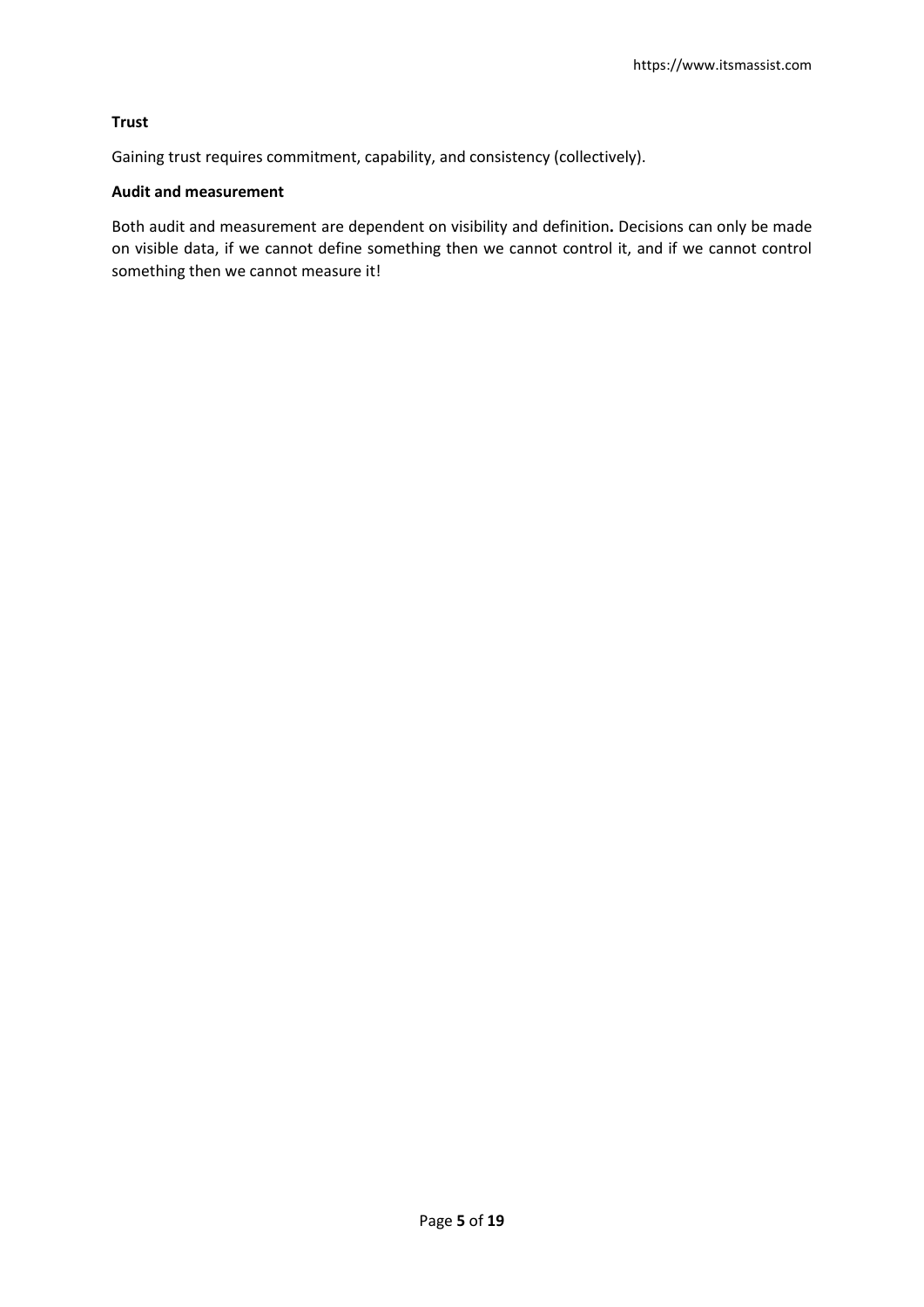### <span id="page-5-0"></span>Where are we now?

#### <span id="page-5-1"></span>Situation analysis

(Goal) **To improve service quality:** Whilst there is evidence of degrees of consistency through cooperation within teams, there is no strong evidence of collaboration between these teams.

(Goal) **Adopt a service mindset organisation-wide:** There is no evidence of a culture that promotes shared service values organisation-wide therefore, resulting in disproportionate behaviors, disproportionate understanding, and disproportionate awareness and appreciation.

For example,

- An overall awareness and understanding of the various components and stages making-up each service (end-to-end) is inconsistent within the organisation.
- Various teams are using their preferred best practice methodologies such as PRINCE2, Scrum, DevOps and Agile etc., as competing alternatives, when in fact these are not competing alternatives. The most relevant aspects that are meaningful to the organisation should be integrated as part of the organisation's own internal branded ITSM framework.
- In fact, there is no evidence of a defined ITSM framework in-house. Various teams are simply mimicking the textbook from their preferred methodology, some which provide service efficiency and others not. In fact, some methodologies adopted within one team would benefit other teams,' but these other teams are unaware of these methodologies. For example, without such a defined framework we see one team using 'Kanban boards' when other teams would equally benefit from the use of Kanban boards. Furthermore, some teams share dependencies therefore, sharing the same Kanban board would be extremely advantageous, such as making visible waiting times, bottlenecks, work in progress (WIP), waste, and where excess or insufficient capacity exists etc.
- There are no guiding principles to help teams/individuals benefit from expert knowledge that exists within the organisation to support a consistent approach towards managing initiatives, particularly those initiatives which occur infrequently.

(Goal) **To ensure the consumer has total trust in everything we do:** This is also disproportionate throughout the organisation. Recent consumer interviews and feedback demonstrated that trust and peace of mind is secured purely on the specific individual executing the activity?

For example,

• The same activity can be executed by one individual in a completely different manner and approach to another individual. Therefore, customer experience (CX) and user experience (UX) vary across the organisation. In some cases, this can vary so significantly the business can become compromised resulting in lost revenue opportunities.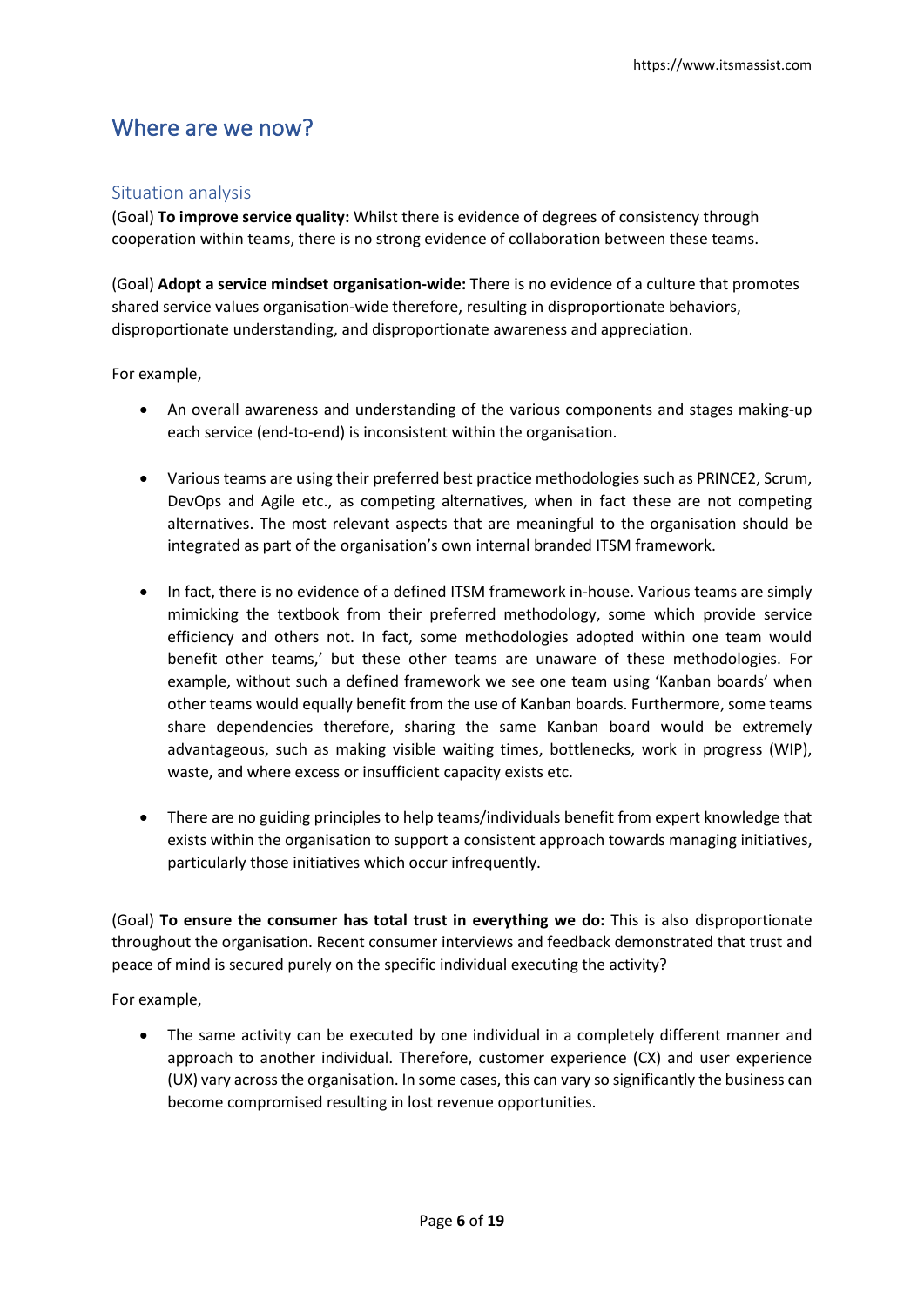(Goal) **To make ITSM more open to audit and measurement:** There is no evidence to suggest that workflow and work in progress (WIP) is made sufficiently visible. In addition, there is equally no evidence of regular internal audit for maturity assessment, or measurements that align with strategy and identify opportunities for improvement. Most improvements are implemented due to reacting to failures (e.g., applying corrective resolutions).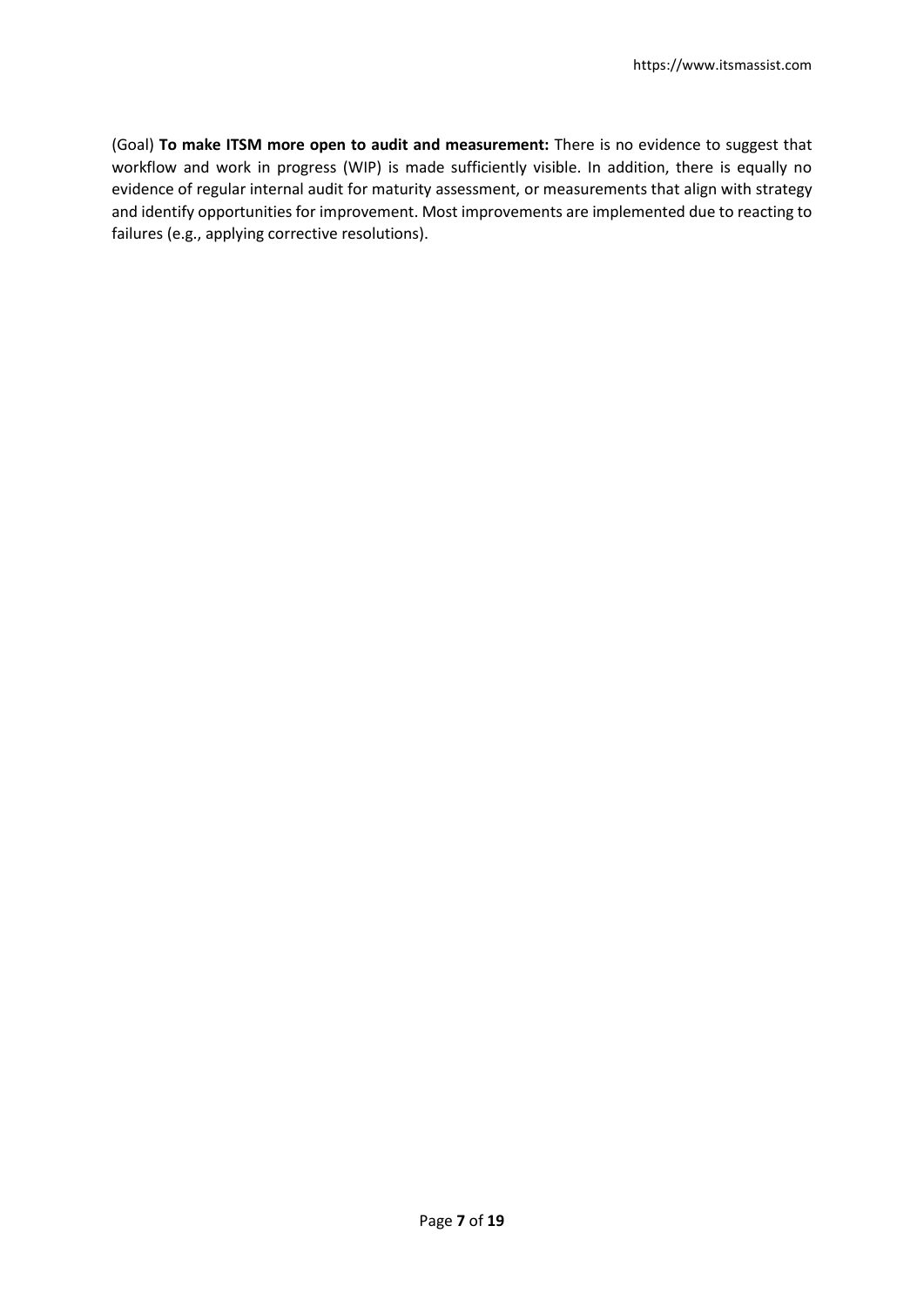## <span id="page-7-0"></span>Where do we want to be?

#### <span id="page-7-1"></span>Situation analysis

Whilst an environment of cultural diversity is encouraged and supported, i.e., appreciating that society is made up different groups of people who have different interests, skills, and competencies, etc., one cultural component that must be calibrated organisation wide is a 'service mindset'.

In addition, it is equally important that such a culture focuses on consistency, capability, and commitment, thus promoting services that our consumers trust. This means the manner in the way our services are constructed and executed should be open to audit and measurement, and subject to continual improvement. It is vital that the organisation does not revert-back to old working ways therefore, the proposed culture must be firmly embedded into the organisation. For these reasons, the following success factors have been identified.

#### <span id="page-7-2"></span>Success factor 1: ITIL® 4 Certification Training

**Establishing a service mindset**. The most cost-efficient approach is for all personnel to undertake ITIL® 4 foundation level certification training as a minimum. This will quickly and effectively introduce a terminology and an appreciation of ITSM best practice principles to support a service mindset organisation wide.

#### <span id="page-7-3"></span>Success factor 2: Servant leaders

**Establishing strong ITSM advocators** recognised as 'servant leaders' (not managers).

Key points/attributes of servant leaders:

- Servant leaders become the glue' which bond collaborative thinking and working. Typically, a servant leader is not a full-time role however, when in a servant leader role, servant leaders think and act organisation wide, not just in the interest of the team which they represent.
- Servant leaders become the central point of contact regarding a particular ITSM topic area and by default, are dedicated, committed, and passionate about their topic area. Servant leaders educate and facilitate, and above allservant leaders promote the qualities that people bond with and comfortable expressing themselves. Servant leaders in comparison are like members of parliament.
- Servant leaders are not managers, albeit a manager can also be a servant leader however, these are clearly two separate roles. Servant leaders are not police officers or inspectors, unlike managers, servant leaders do not promote hierarchical power. In simple terms, in a servant leader role, when a manager walks into a room, they should leave their manager title/status outside the room.
- Servant leaders will use the textbook as guidance but transform such explicit knowledge into tacit knowledge that is in context and meaning to the business.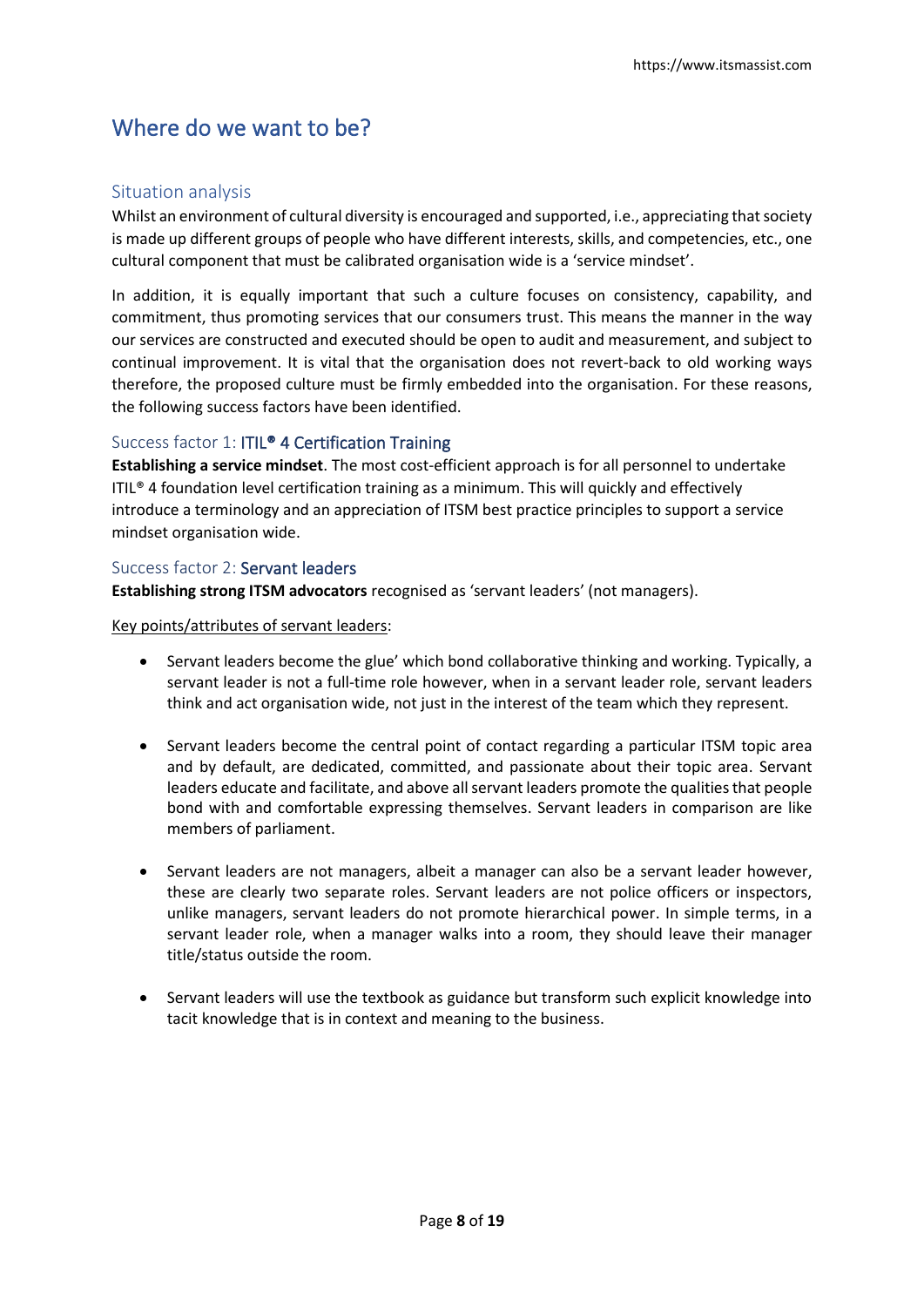#### <span id="page-8-0"></span>Success factor 3: Service management office (SMO)

**Establishing a custodianship of ITSM principles, methodologies, and practices**. The most effective and sustainable solution is to introduce a SMO to become the custodian of ITSM on behalf of the organisation, like a parliament for ITSM. Typically, the SMO is a virtual office made up of ITSM servant leaders.

#### Two key benefits of the SMO:

Those various techniques, methodologies, principles, and practices adopted by specific teams within the organisation which at present appear to be exclusive to these teams will be:

- 1. Captured by the SMO and where relevant, replicated to many teams within the organisation, and where appropriate shared accordingly.
- 2. The property of the organisation and not the sole property of teams/individuals.

#### <span id="page-8-1"></span>Success factor 4: In-house certification scheme

**Establishing clear communication channels and development paths.** In simple terms, the reason students take an ITIL® exam is to communicate back to the examination institute (EI) that they have understood the topic. Upon satisfying the EI that such topics have been understood, the EI acknowledges this by the way of issuing certifications recognised world-wide. So, by introducing an internal (in-house) branded certification scheme customised to be meaningful, with direct context and relevancy to the business organisation, will communicate back to management that those practitioners (ITSM workers) understand their role in the context of expectation, and the required outputs and expected outcomes.

#### **ITIL®**

ITIL will become one of the primary methodologies that underpin the SMO, simply because ITIL represents the one aspect that is common to everyone regardless of their specialisms, this being a representation of **services end-to-end**. This does not mean the SMO will only have a presence of ITIL, far from it, however ITIL is the one common thread between all teams and individuals, representing the reason an organisation exists, which is to co-create value, and in turn directly and/or indirectly generate commercial revenue, or manage public based funding accordingly.

ITIL is a world-wide de-facto standard in IT service management (ITSM), there is no other comparable. ITIL focuses on services end-end' and embraces various specialist techniques and methodologies such as Agile, Lean and DevOps etc., So, to promote a service mindset the adoption and adaptation of ITIL principles should be one of core fibers of every organisation, team and individual.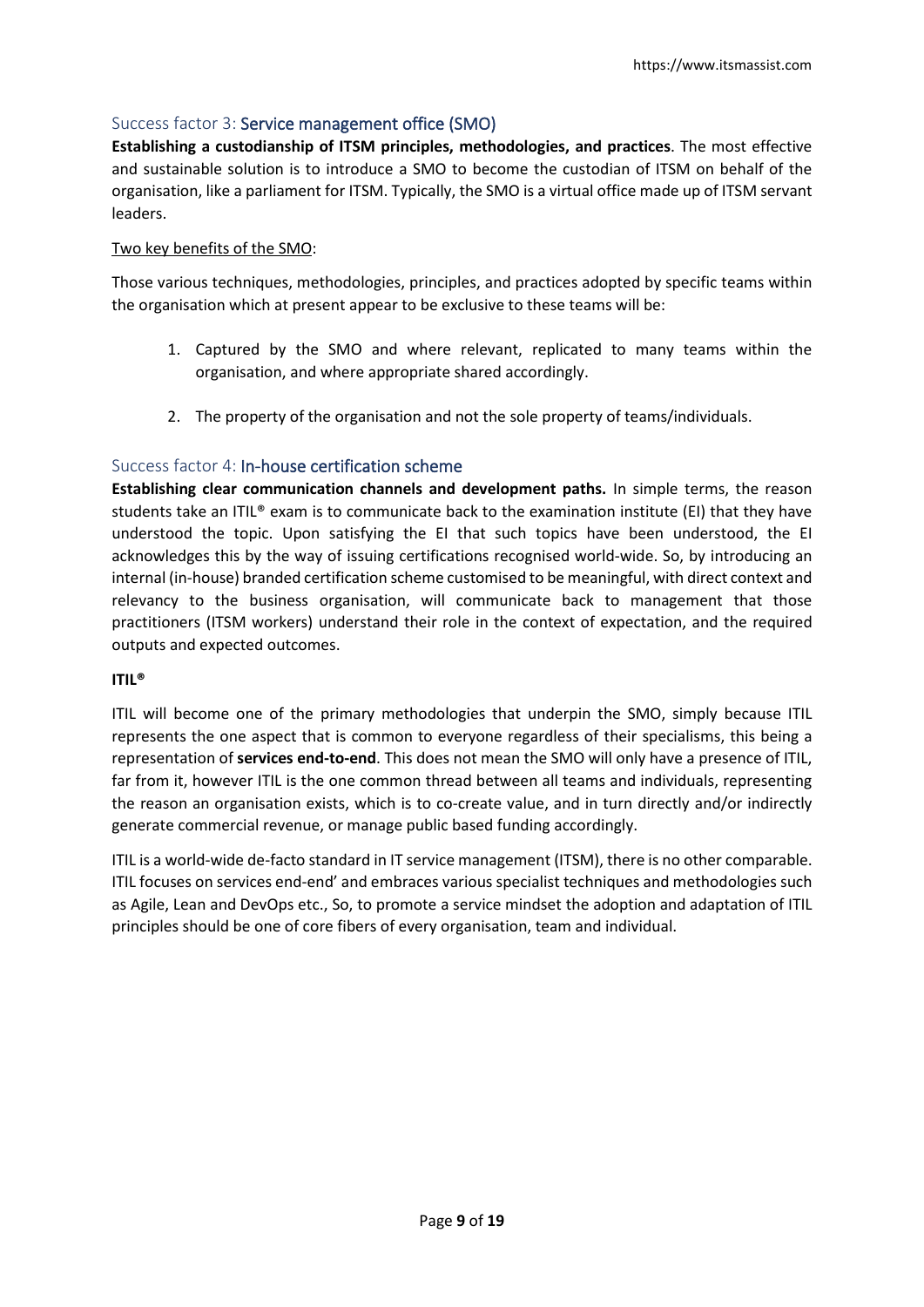# <span id="page-9-0"></span>How do we get there?

- **Objective 1:** Get as many people as possible through ITIL® Foundation level certification This is with a view of quickly and effectively forming the building blocks to create a service mindset that is consistent across the organisation.
- **Objective 2:** Introduce (where appropriate, infiltrate) 'servant leaders' into the organisation This is with a view of embedding the desired culture organisation wide. This approach will introduce a robust force (and where appropriate in numbers) that will quickly gain traction and popularity, thus converting and overcoming any resistance and not to mention, reinforce the message organisation-wide. Equally, this approach will ensure that all aspects are open to audit and measurement and in turn, subject to continual improvement.
- **Objective 3:** Form a service management office (SMO) This is with a view of establishing a custodian of ITSM practices and principles on behalf of the organisation.
- **Objective 4:** Introduce an internal (in-house) ITSM certification scheme This is with a view of establishing clear communication and development paths between practitioners and management.

### <span id="page-9-1"></span>Objective 1: ITIL® certification training

#### <span id="page-9-2"></span>Situation analysis

To get as many people as possible through ITIL® Foundation level certification is vital to underpin this objective by the very nature that the concepts, principles, methodologies, and practices promote an end-to-end service mindset common to all teams and /or individuals.

When we consider undertaking ITIL® certification training the table below highlights five typical elements that can either become attractors or detractors depending on which viewpoint is taken, e.g., a business view or the view of an employee?

| <b>Typical elements</b>      | For this exercise these are defined as:                         |
|------------------------------|-----------------------------------------------------------------|
| Best practice principles (v) | Improving end-to-end ITSM service efficiency                    |
| Improved capability (v)      | Both personal and workplace capabilities                        |
| Certification (v)            | Personal achievement/industry recognition                       |
| Study time (i)               | The time spent away from the workplace while studying           |
| Sponsorship (i)              | Financial approval                                              |
| Company branding (v)         | Increasing the number of likeminded employees. This helps       |
|                              | remove competing objectives and promotes collaborative working. |

These typical elements represent those seen as values (v) and those seen as investments (i).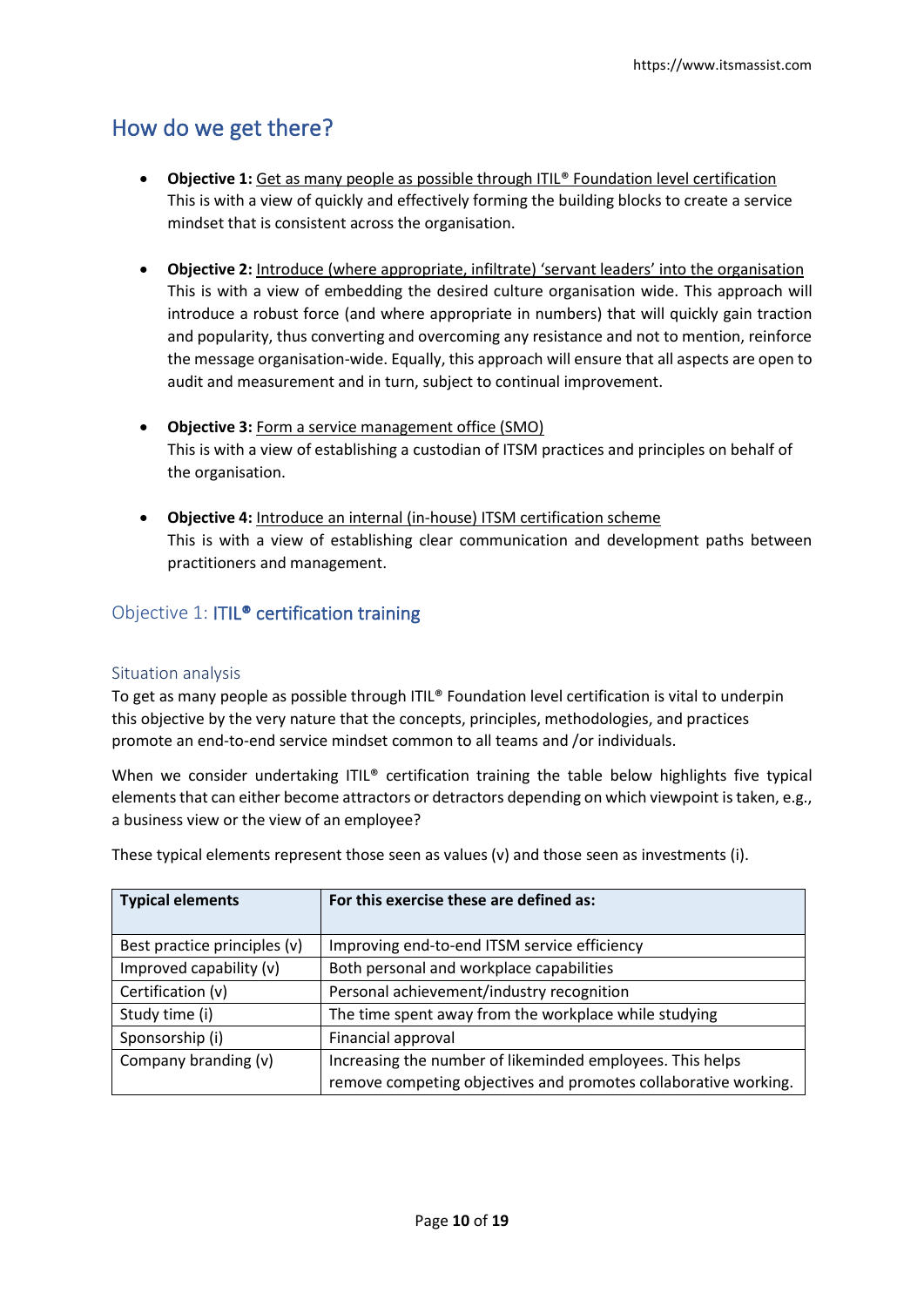#### **Business perspective**

We can see from the table below, that the two **detractors** both relate to investment elements, comprising of "Study time" due to the impact on the business through being absent from the workplace while studying, and "Sponsorship" resulting from both direct and indirect costs.

This is clearly understandable as there is no benefit from a business perspective to increase such investments without securing a tangible return on investment (ROI), or a clear measure of value on investment (VOI).

|                              | <b>High</b>      | <b>Medium</b>    | <b>Detractor</b> |
|------------------------------|------------------|------------------|------------------|
|                              | <b>Attractor</b> | <b>Attractor</b> |                  |
| Best practice principles (v) |                  |                  |                  |
| Improved capability (v)      | ✔                |                  |                  |
| Certification (v)            |                  | ✔                |                  |
| Study time (i)               |                  |                  |                  |
| Sponsorship (i)              |                  |                  |                  |
| Company branding (v)         | ✔                |                  |                  |
| Score                        |                  |                  |                  |

#### **Employee perspective**

We can see from the table below that there are no detractors. However, the two investment elements ("Study time" and "Sponsorship") which the business see as detractors' conflict with the employee perspective. The employee perspective sees these elements at the opposite end, they see these as **high attractors.**

This is understandable in view that most employees are unable to self-fund such training and therefore, are totally dependent on the business to fund such personal development opportunities. Equally, employees value being given time away from the workplace to dedicate to study time.

|                              | <b>High</b>      | <b>Medium</b>    | <b>Detractor</b> |
|------------------------------|------------------|------------------|------------------|
|                              | <b>Attractor</b> | <b>Attractor</b> |                  |
| Best practice principles (v) | ✔                |                  |                  |
| Improved capability (v)      | ✔                |                  |                  |
| Certification (v)            | ✔                |                  |                  |
| Study time (i)               | ✔                |                  |                  |
| Sponsorship (i)              | ✓                |                  |                  |
| Company branding (v)         |                  | ✔                |                  |
| Score                        |                  |                  |                  |

In summary, we can see from the two tables that there is a difference in the weighting scores.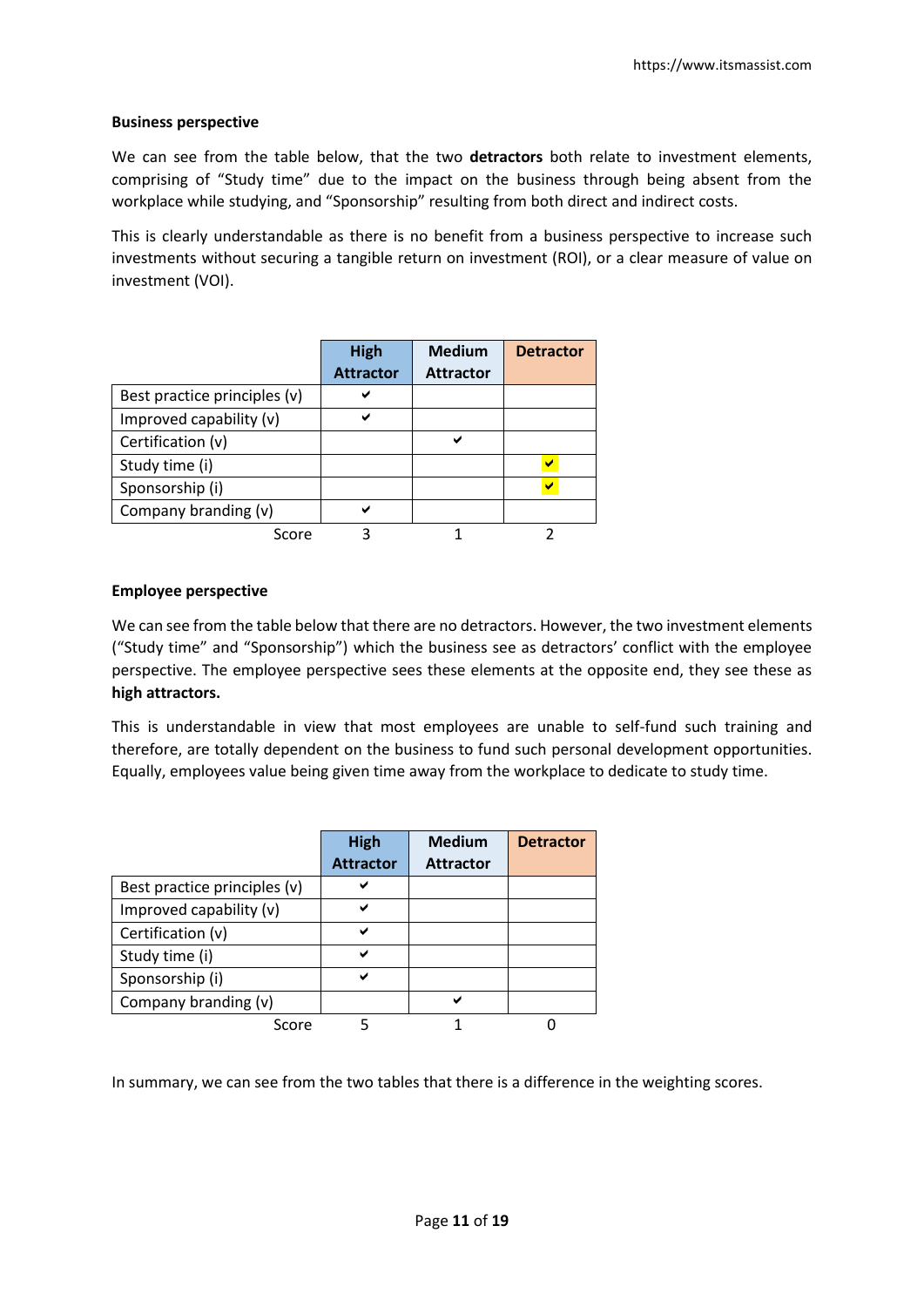#### <span id="page-11-0"></span>Proposed solution

From the table below (**the business perspective**), we can see that we have **removed** all detractors by promoting "Study time" to a high attractor, and "Sponsorship" to a medium attractor. Details are justified and explained in the next section, "co-creating value."

|                              | <b>High</b>      | <b>Medium</b>    | <b>Detractor</b> |
|------------------------------|------------------|------------------|------------------|
|                              | <b>Attractor</b> | <b>Attractor</b> |                  |
| Best practice principles (v) | м                |                  |                  |
| Improved capability (v)      | ✔                |                  |                  |
| Certification (v)            |                  | ✔                |                  |
| Study time (i)               |                  |                  |                  |
| Sponsorship (i)              |                  |                  |                  |
| Company branding (v)         | ✔                |                  |                  |
| Score                        |                  |                  |                  |

From the table below (**the employee perspective),** we can see that we have **demoted** "Study time" from a high attractor to a medium attractor. Details are justified and explained in the next section, "co-creating value."

|                              | <b>High</b>      | <b>Medium</b>           | <b>Detractor</b> |
|------------------------------|------------------|-------------------------|------------------|
|                              | <b>Attractor</b> | <b>Attractor</b>        |                  |
| Best practice principles (v) | ✔                |                         |                  |
| Improved capability (v)      | ✔                |                         |                  |
| Certification (v)            | ✔                |                         |                  |
| Study time (i)               |                  | $\overline{\mathbf{v}}$ |                  |
| Sponsorship (i)              | ✔                |                         |                  |
| Company branding (v)         |                  | ◡                       |                  |
| Score                        |                  |                         |                  |

In summary, the two tables above show a balanced weighting score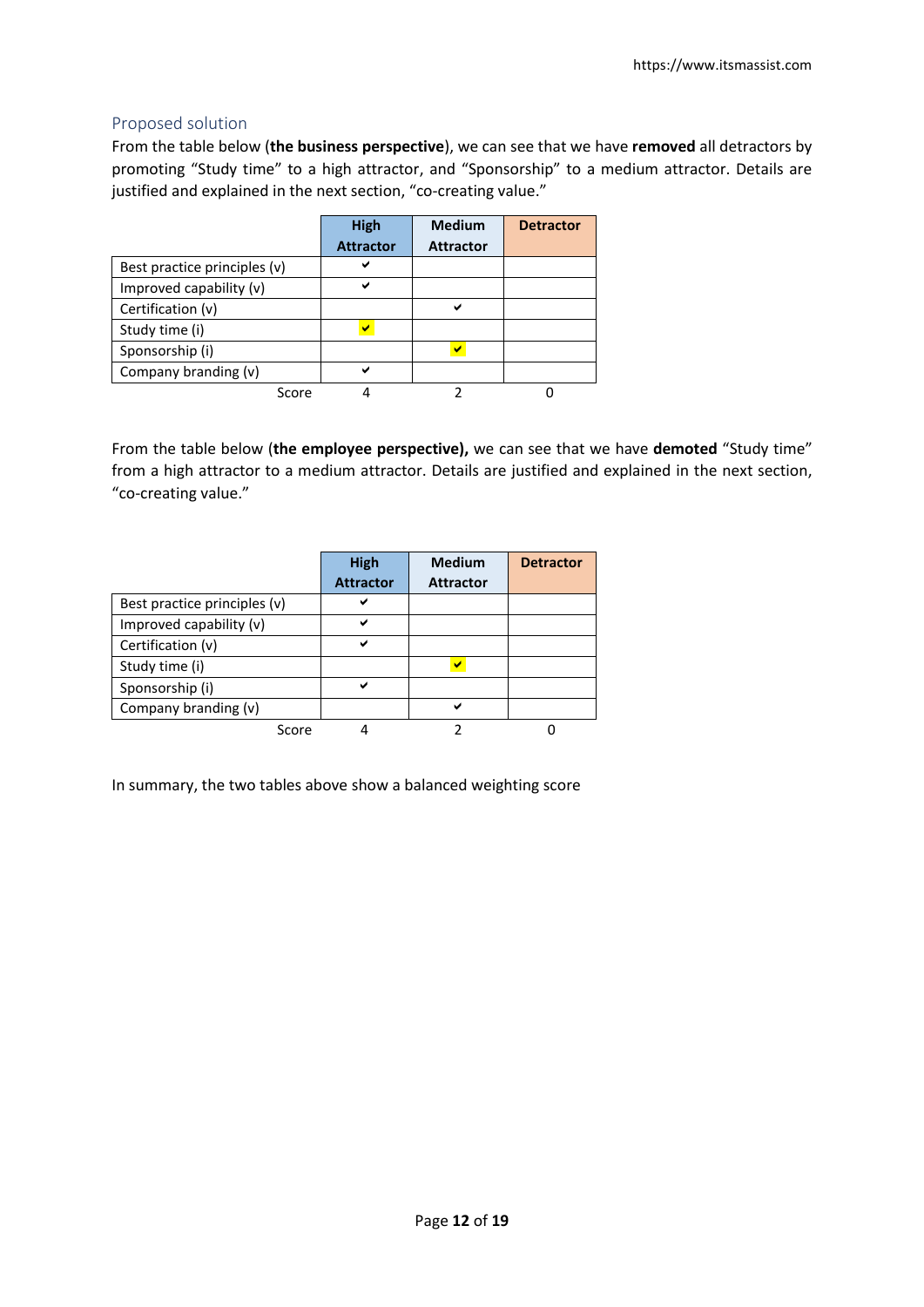#### Co-creating value?

Taking both the business and employee perspectives into account, the two investment elements ("Study time" and "Sponsorship") requires a solution that provides value for both parties. To achieve this, the following is proposed:

#### **Study time**

(ITSM Assist/Business/Employee Relationship)

If ITSM Assist contributes by supporting the business through offering more flexibility so when business demand or the nature of the business dictate, the employee can support the business by the way of electing to study in their own time. This then becomes a high attractor to the business.

#### **Proposed service solutions**

|            | <b>Delivery format</b> | <b>Study time/schedule</b>                      |
|------------|------------------------|-------------------------------------------------|
|            |                        |                                                 |
| Solution 1 | Online (live)          | Option A: Daytime (2-3 day' courses)            |
|            |                        | Option B: Evening classes (6 x weekly sessions) |
|            |                        |                                                 |
| Solution 2 | eLearning (self-paced) | Option A: ITSM Assist hosted                    |
|            |                        | Option B: In-house hosted                       |

ITIL® 4 accredited certification training (all solutions include online exam + free exam resit)

#### **Sponsorship**

#### (ITSM Assist/Business Relationship)

If ITSM Assist contributes by offering an extremely cost-effective pricing model (see next page, "Financial details"), the business will then be more inclined to fund such training, and more likely to promote the element "Sponsorship" to a medium attractor. This in turn also helps the employee to retain this element as a high attractor.

#### Co-created values:

Business values gained

- Improving service efficiency through ITSM best practice
- Improved workplace capability
- Company branding through the promotion of a likeminded and collaborative organisation
- Employee satisfaction

Employee values gained

- Improving service efficiency through ITSM best practice
- Improved personal capability
- Personal achievement/industry recognition
- Being part of a likeminded collaborative organisation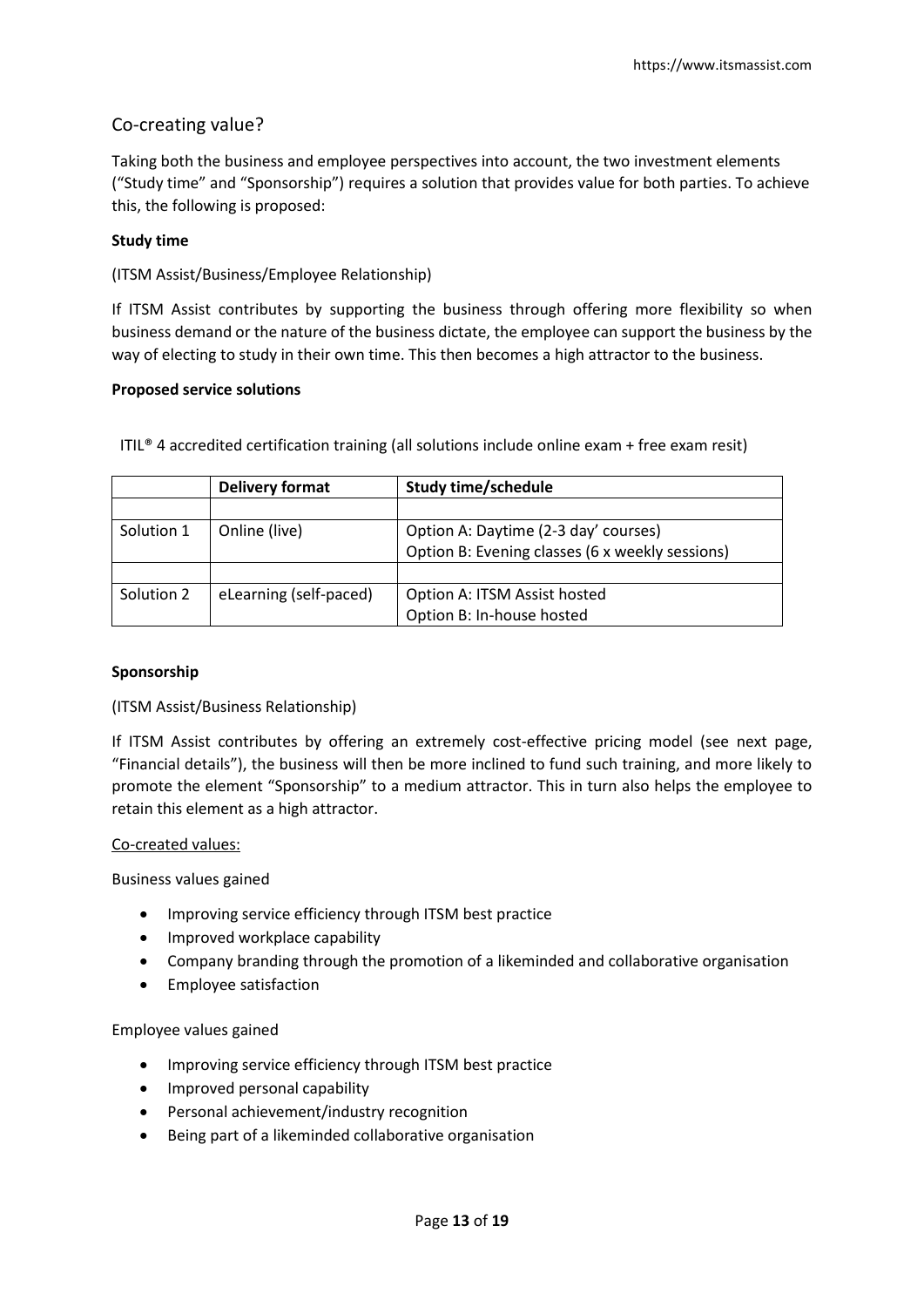<span id="page-13-0"></span>

| Financial details |  |
|-------------------|--|
|                   |  |

| Course<br><b>ITIL<sup>®</sup></b> 4 Foundation<br>(FND) | <b>Solutions</b><br>Daytime online and/or Evening online<br>Duration<br>Daytime: 2-consecutive days<br>Evening: 6 x 3hr weekly classes. | Pricing<br>£412.50 plus VAT, per student (inclusive<br>of exam plus resit)                                                                       |
|---------------------------------------------------------|-----------------------------------------------------------------------------------------------------------------------------------------|--------------------------------------------------------------------------------------------------------------------------------------------------|
|                                                         | eLearning (self-paced)<br>Duration<br>12-months access                                                                                  | £325 plus VAT, per student (inclusive of<br>exam plus resit)                                                                                     |
|                                                         |                                                                                                                                         | Note: for every student assigned to<br>these courses ITSM Assist will issue a half<br>price credit accordingly. *See half price<br>credits below |
|                                                         |                                                                                                                                         |                                                                                                                                                  |
| ITIL <sup>®</sup> 4 Create,<br>Deliver and              | Daytime online and/or Evening online                                                                                                    | £287.50 plus VAT per student with half<br>price credit (inclusive of exam plus exam                                                              |
| Support (CDS)                                           | Daytime: 3-consecutive days                                                                                                             | resit)                                                                                                                                           |
|                                                         | Evening: 6 x 3hr weekly classes                                                                                                         | Normal Price: £575 plus VAT per student                                                                                                          |
|                                                         |                                                                                                                                         | (inclusive of exam plus exam resit)                                                                                                              |
|                                                         |                                                                                                                                         |                                                                                                                                                  |
| ITIL <sup>®</sup> 4 Direct, Plan                        | Daytime online and/or Evening online                                                                                                    | £287.50 plus VAT per student with half                                                                                                           |
| and Improve (DPI)                                       |                                                                                                                                         | price credit (inclusive of exam plus exam                                                                                                        |
|                                                         | Daytime: 3-consecutive days                                                                                                             | resit)                                                                                                                                           |
|                                                         | Evening: 6 x 3hr weekly classes                                                                                                         | Normal Price: £575 plus VAT per student                                                                                                          |
|                                                         |                                                                                                                                         | (inclusive of exam plus exam resit)                                                                                                              |
| ITIL <sup>®</sup> 4 Drive                               | Daytime online and/or Evening online                                                                                                    | £287.50 plus VAT per student with half                                                                                                           |
| Stakeholder Value                                       |                                                                                                                                         | price credit (inclusive of exam plus exam                                                                                                        |
| (DSV)                                                   | Daytime: 3-consecutive days                                                                                                             | resit)                                                                                                                                           |
|                                                         | Evening: 6 x 3hr weekly classes                                                                                                         |                                                                                                                                                  |
|                                                         |                                                                                                                                         | Normal Price: £575 plus VAT per student                                                                                                          |
|                                                         |                                                                                                                                         | (inclusive of exam plus exam resit)                                                                                                              |
| ITIL <sup>®</sup> 4 High-                               | Daytime online and/or Evening online                                                                                                    | £287.50 plus VAT per student with half                                                                                                           |
| velocity IT (HVIT)                                      |                                                                                                                                         | price credit (inclusive of exam plus exam                                                                                                        |
|                                                         | Daytime: 3-consecutive days                                                                                                             | resit)                                                                                                                                           |
|                                                         | Evening: 6 x 3hr weekly classes                                                                                                         |                                                                                                                                                  |
|                                                         |                                                                                                                                         | Normal Price: £575 plus VAT per student<br>(inclusive of exam plus exam resit)                                                                   |
|                                                         |                                                                                                                                         |                                                                                                                                                  |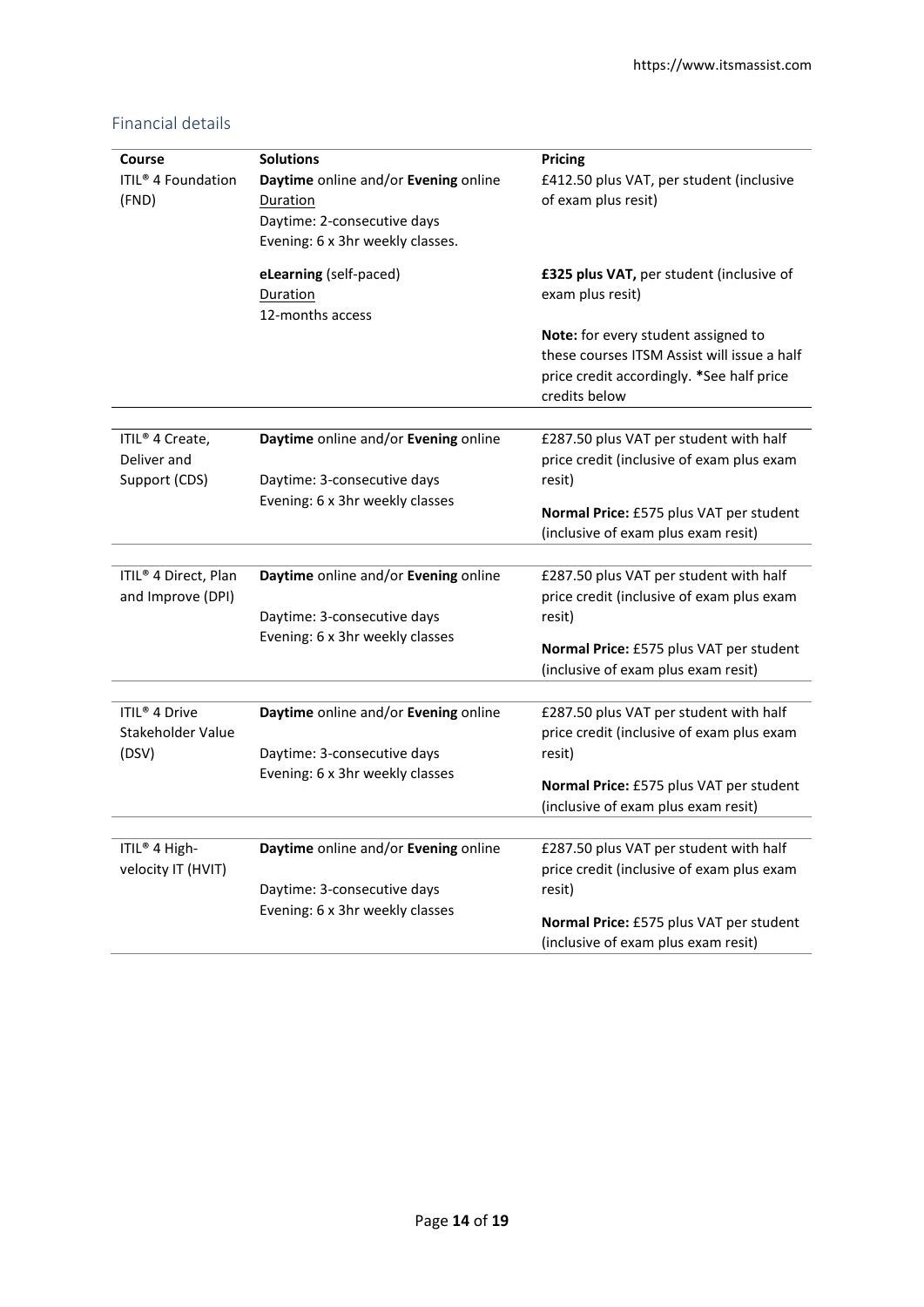#### **Notes:**

#### **Half Price Credits**

- i) The business will receive 1 x half price credit for each student (employee or authorised representative of the business) attending a full price ITIL® 4 Foundation (FND) online course (daytime or evening class), or eLearning (self-paced course). This will support the business to secure an extremely affordable approach to progressing elected 'servant leaders' through the ITIL certification scheme accordingly.
- ii) Half price credits once issued, never expire, and can be redeemed against those eligible courses comprising of create deliver and support (CDS), direct, plan and improve (DPI), drive stakeholder value (DSV) and high-velocity IT (HVIT).

#### **Online Courses**

- i) Standard daytime course durations comprise of: ITIL FND = 2-days, CDS = 3-days, DPI = 3-days DSV = 3-days and HVIT = 3-days, all which include an online exam with a free exam resit (retake).
- ii) Evening class program durations all comprise of 6 x 3hr weekly classes, all which include an online exam with a free exam resit (retake).

#### **eLearning (self-paced) MP4-video Courses**

- i) eLearning courses provide 12-months on-demand 24x7 access, all which include online an exam with a free exam resit (retake).
- ii) eLearning courses can be hosted by ITSM Assist's own learning management system (LMS) alternatively, the organisation can host internally (in-house). If hosted internally, there will be a one-off charge per course module to cover editing/upload time. Hosting internally will also require agreement/adherence the Axelos/PeopleCert policy regarding student examinations.

#### <span id="page-14-0"></span>Conclusion

The flexibility offered along with the pricing models proposed will enable L&D:

- Form a credible strategy based on both business and personal development for ITSM
- Help the business introduce a culture which promotes a service mindset across the organisation.
- Create and environment with a view of promoting servant leaders and a service management office (SMO) within the organisation.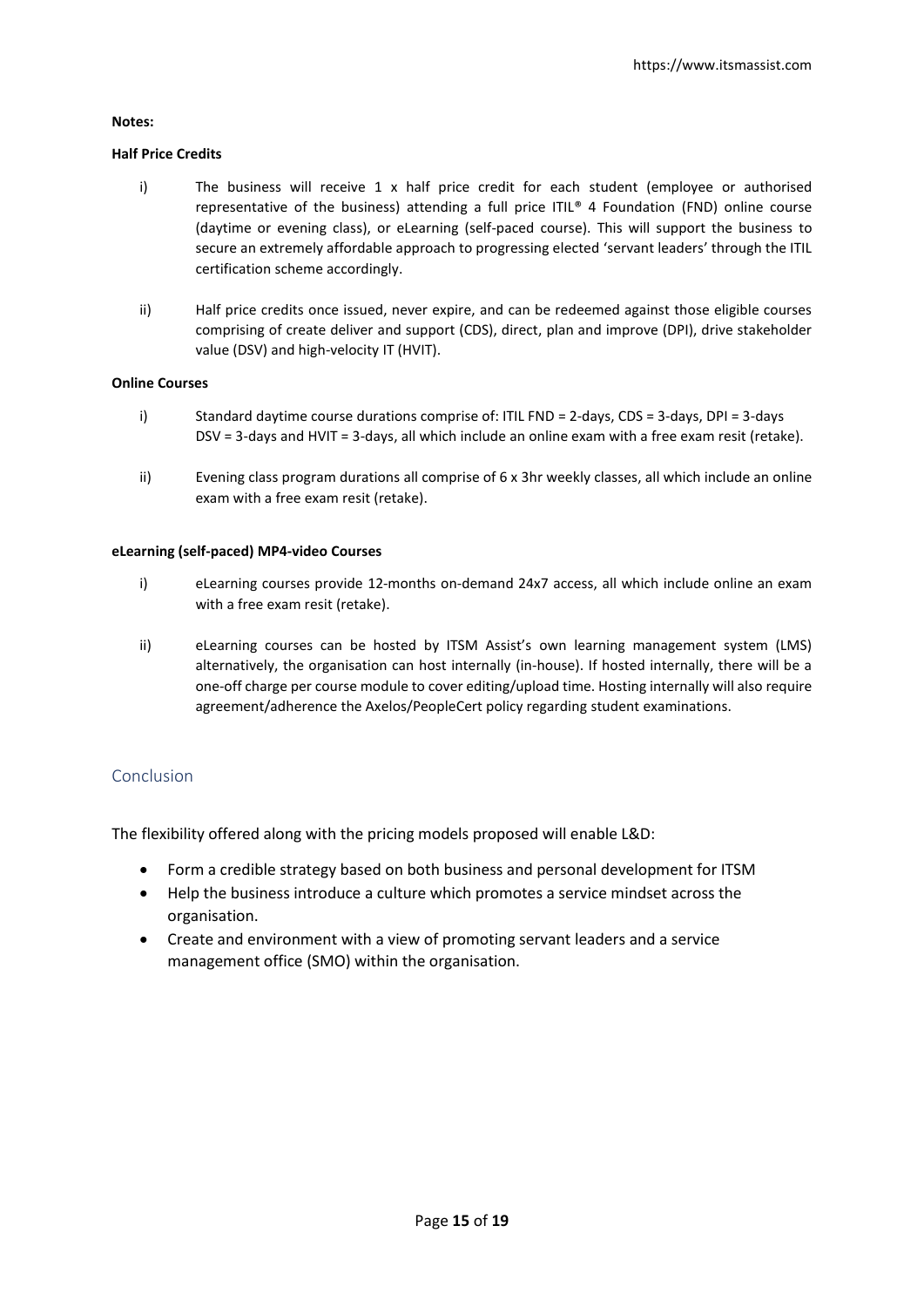### <span id="page-15-0"></span>Objective 2: Servant leader

#### <span id="page-15-1"></span>Situation analysis

In the context of this proposal document, servant leaders can comprise of a combination of related-ITSM skills sets, recognised through representation of various organisational business segments. For example, scrum masters representing software development teams are by default servant leaders. ITIL<sup>®</sup> specialists could represent either the entire ITIL framework or in part, such as representing one or more managing professional (MP) designate modules (shown below). Alternatively, servant leaders can apply their related-ITSM skills through the recognition and representation of other business segments in the same way members of parliament represent education, transport, health, or the environment etc., on behalf of the parliamentary office.



#### <span id="page-15-2"></span>Proposed solution

It is proposed to introduce the required number of servant leaders who demonstrate at least one or more ITIL® certifications from the ITIL 4 managing professional (MP) designate modules (e.g., CDS, DPI, DSV, HVIT). Servant leader responsibilities can be additional to a person's primary day-to-day functional responsibilities.

#### <span id="page-15-3"></span>Financial details

The proposed half price credit initiative will contribute significantly when introducing servant leaders.

#### <span id="page-15-4"></span>Conclusion

The introduction of servant leaders will help:

- Embed and institutionalise a service mindset throughout the organisation and maintaining a focus on best practice principles.
- Support the implementation of projects and other associated initiatives in a cost-efficient manner.
- ITSM become more open to audit and measurement and promote a culture of continual improvement within the organisation.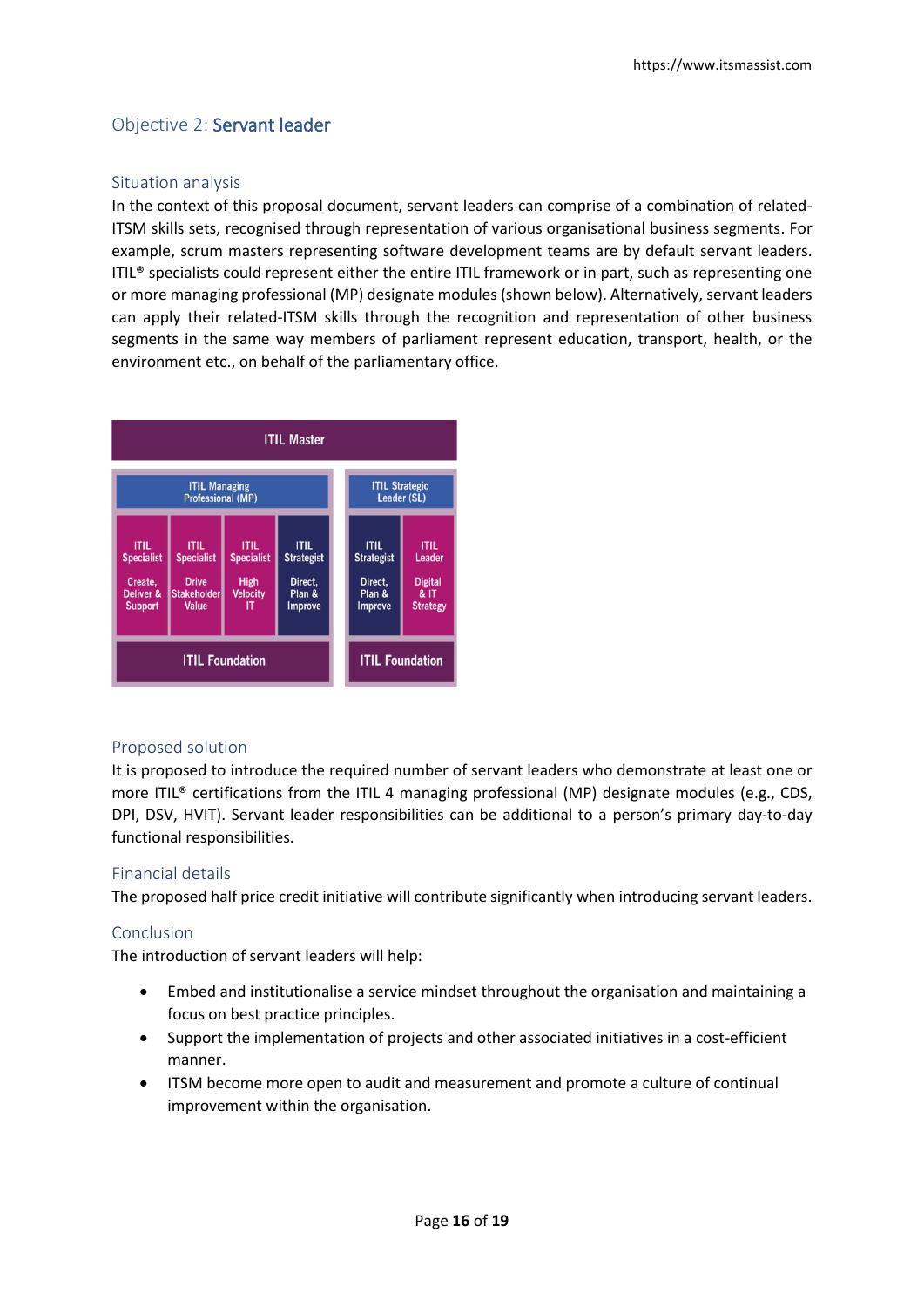### <span id="page-16-0"></span>Objective 3: Service management office (SMO)

#### <span id="page-16-1"></span>Situation analysis

The introduction of a SMO will represent custodianship and visibility of the organisation's ITSM principles, methodologies, and practices etc., The SMO will act on behalf of the organisation's governing body and capture lessons learned, new techniques and improvement initiatives and retain these as properties of the organisation. Servant leaders will report to the SMO which will be a crossfunctional office representing cross-functional activities. The SMO will operate transparently with the project management office (PMO) ensuring a seamless approach to projects with minimal, if not zero duplication (see the organogram below). The PMO may also incorporate one or more related-servant leaders such as scrum masters, however the importance of ensuring a transparent relationship cannot be emphasized enough.



#### <span id="page-16-2"></span>Proposed solution

It is proposed to introduce a SMO incorporating ITSM related-servant leaders. This typically will be a virtual office and will be sponsored by the organisation's governing body.

#### <span id="page-16-3"></span>Financial details

Depending on the agreed design and the comprehensiveness of the SMO the only real tangible costs associated with this will relate to the formation of servant leaders.

#### <span id="page-16-4"></span>Conclusion

The introduction of the SMO will:

- Provide a custodian of ITSM best practice principles, methodologies, and practices etc.,
- Provide visibility of the organisation's culture of a service mindset.
- Provide visible representation of the organisation's ITSM maturity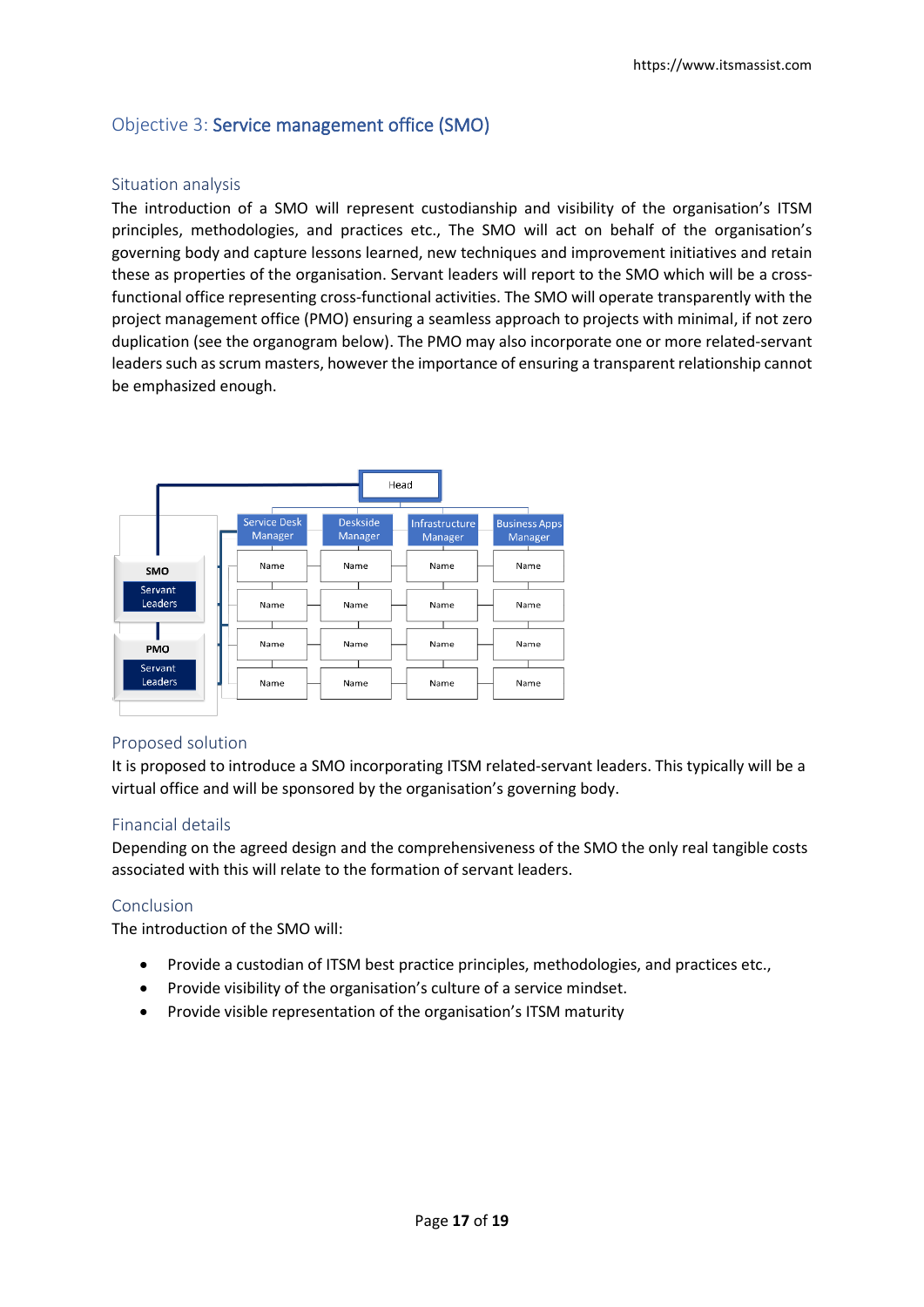### <span id="page-17-0"></span>Objective 4: In-house certification scheme

#### <span id="page-17-1"></span>Situation analysis

Introducing an internal (in-house) branded ITSM certification scheme will provide an excellent communication channel between practitioners and management. This communication channel will help practitioners verify and reinforce their understanding of definitions used, overall expectations including policies, procedures, outputs, and outcomes relevant to practitioner's specific job/role. In addition, practitioners will receive recognition following successful verification by the way of receiving an in-house branded certificate. This will contribute towards:

- Classification regarding internal career development
- Measuring improvement
- Appraisals
- Investment in people

#### <span id="page-17-2"></span>Proposed solution

It is proposed to introduce an in-house ITSM certification scheme aimed at supporting a range of contextual meaning and relevancy related to specific service functions and responsibilities. This certification scheme will be based on a range of online exams designed to satisfy required levels of understanding. These exams can be designed in various formats such as:

- Multiple choice
- Missing words
- Written answers
- Verbal responses
- Practical responses
- and more…

#### <span id="page-17-3"></span>Financial details

Depending on the specific requirements it may transpire degrees of ITIL® generics and in-house specifics need to be combined. In this case external help from ITSM Assist may be required. For further information, contact[: twilson@itsmassist.com](mailto:twilson@itsmassist.com)

#### <span id="page-17-4"></span>Conclusion

The introduction of an in-house certification scheme will:

- Provide clarity between practitioners and management
- Support internal career development
- Support investment in people